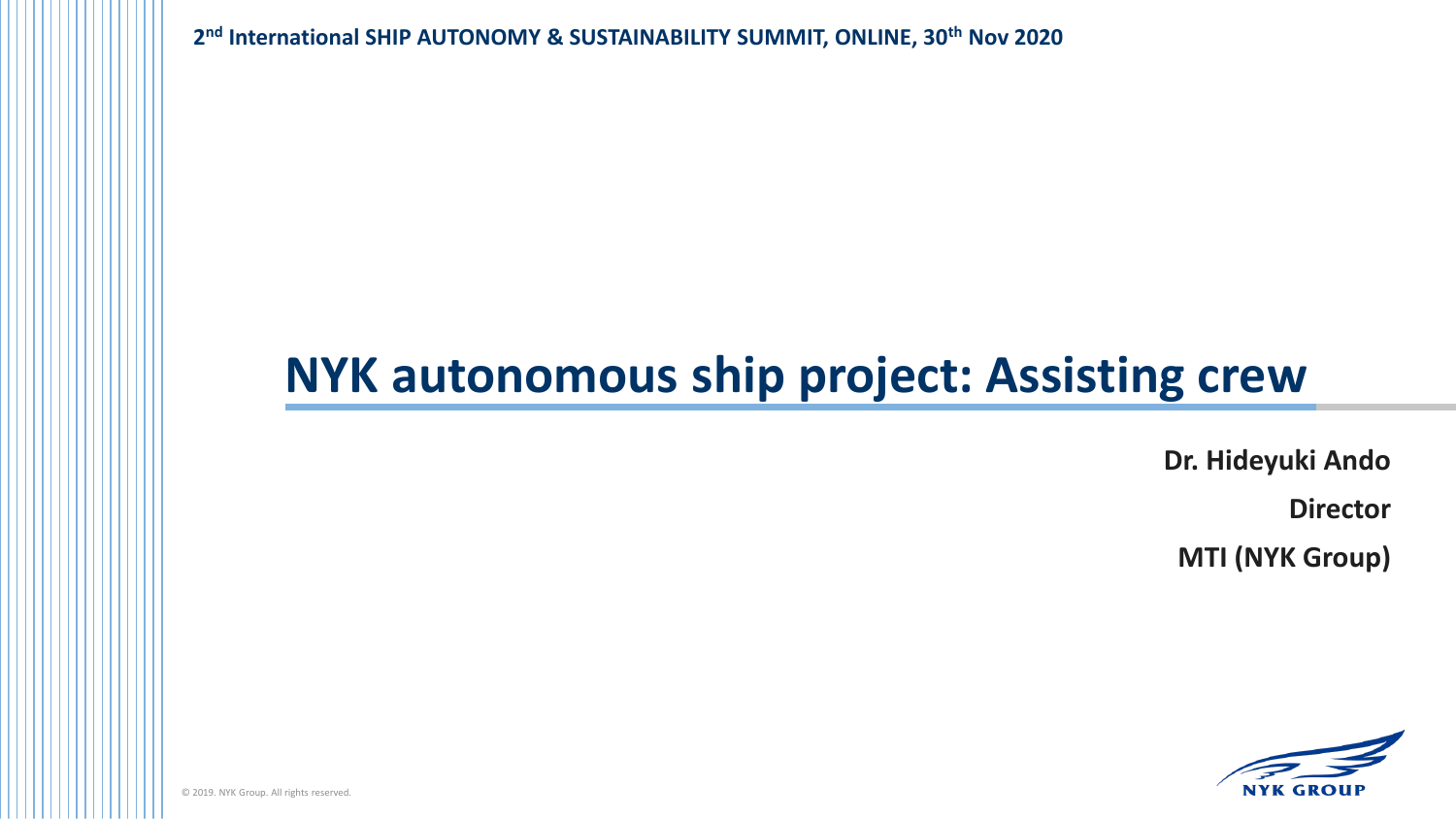## **Contribution of Autonomous Ship for Deep Sea**



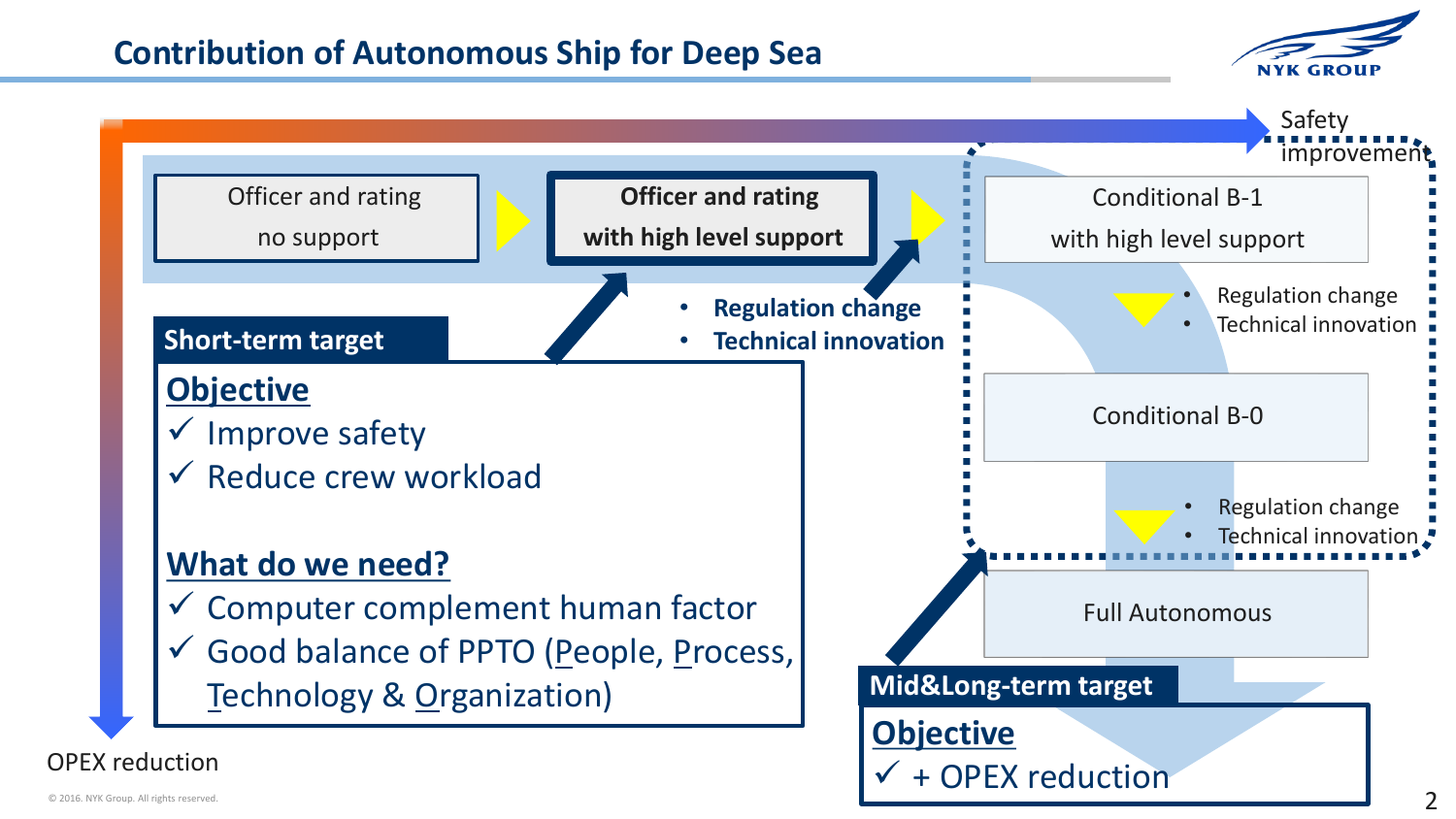### **Case 1) NYK conducted world's first trial of MASS in accordance with IMO Interim Guidelines for MASS trials (Sep 2019)**



Tel: (81) 3-3585-3661<br>Fax: (81) 3-3585-3666

CALL SIGN: 3FLB

- **IRIS Leader, PCTC (NYK operation)**
- Objective: onboard trial of automatic navigation system
- $\blacktriangleright$  Trial schedule
	- Trial #1 ...  $14<sup>th</sup> 16<sup>th</sup>$  Sep (Yonagunijima Ashizuri)
	- Trial #2 ...  $19^{th}$  20<sup>th</sup> Sep (Nagoya Yokohama)
- Automatic navigation system
	- Information collection around ship from navigational devices
	- Calculation of collision risks
	- Automatic determination of optimal routes and speeds
	- Automatic navigation





sensor for situational awareness



ENG. SAMUEL GUEVARA SENIOR TECHNICAL OFFICER PANAMA MARITIME AUTHORITY SEGUMAR - TOKYO

#### $\triangleright$  Xinsha, China ~ Nagoya, Japan ~ Yokohama

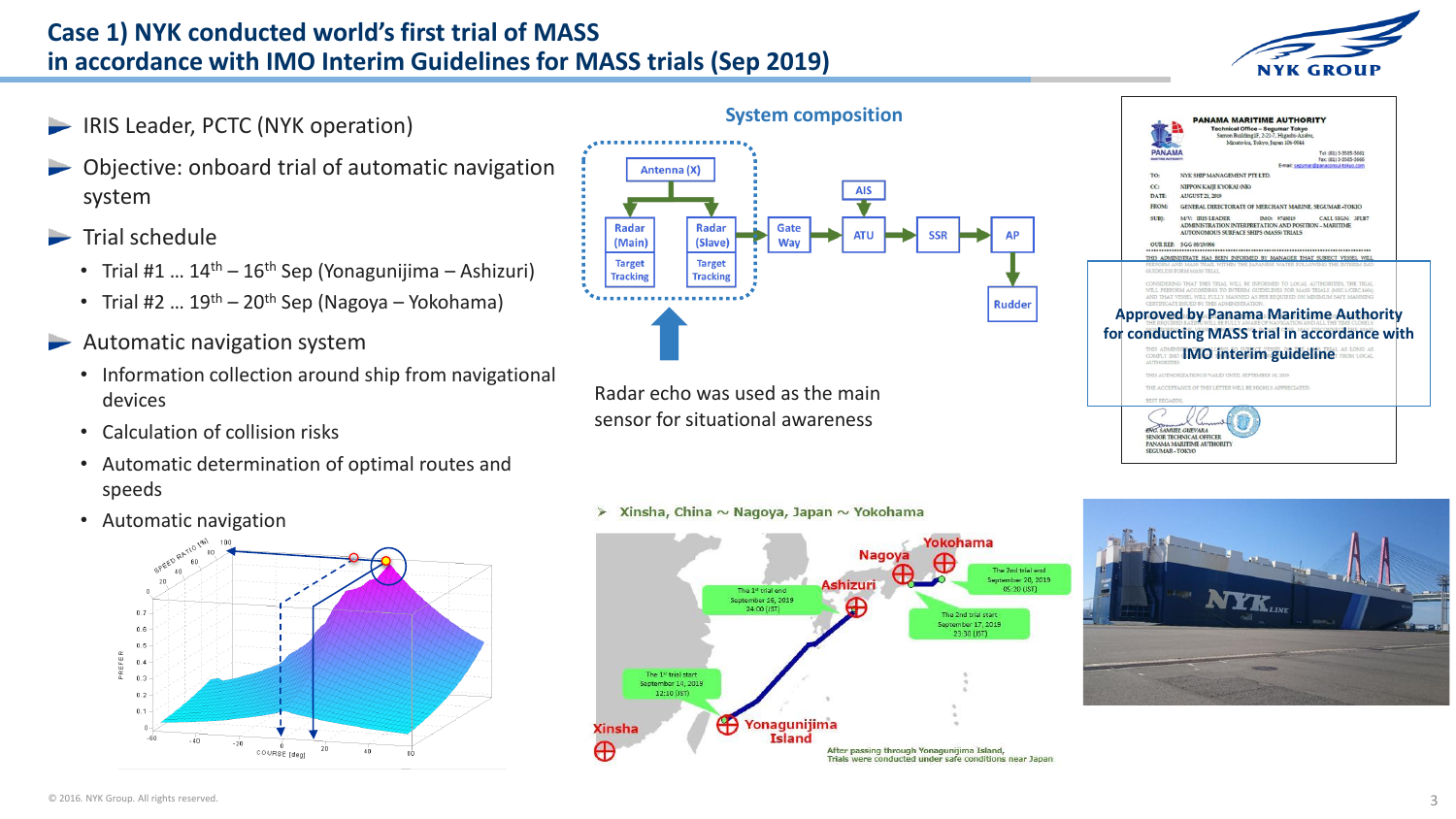## **Case 2) Remote Operation Demonstration in Japan t/w MLIT**



- Objective: Demonstrate Remote Operation Concept
- Target ship: Tug boat "Yoshino Maru" (Shin-Nippon Kaiyosha)
- Project period: 2018.4 2021.3
- Project members: company name (role)
	- 1. MTI (project coordinator/concept design)
	- 2. JMS (project coordinator/simulator)
	- 3. NYK (project coordinator/ship owner)
	- 4. IKOUS (ship owner)
	- 5. Furuno Electric (navigation equipment)
	- 6. Japan Radio (navigation equipment)
	- 7. Tokyo Keiki (navigation equipment)
	- 8. BEMAC (DPS)
	- 9. Keihin Dock (shipyard)
	- 10. Mitsubishi Shipbuilding (engineering)
	- 11. Sky Perfect JSAT (satellite communication)
	- 12. NTT DoCoMo (4G/5G network)
	- 13. NTT (system provider)
	- 14. Niigata Power Systems(propulsion)
	- 15. ClassNK (verifier)
	- 16. NMRI (risk assessment)

### **Open Innovation by Diverse Expertise + Shared Concept + Project Management**

**Objective:** Demonstration of the developed technology in i-Shipping (operation) project (2016-2020) and feedback to MLIT for their guideline & rule making





1<sup>st</sup> demonstration was conducted on 22<sup>nd</sup> January 2020. 2<sup>nd</sup> demonstration will be conducted on 3<sup>rd</sup> December 2020.

Remotely operate tug-boat in Tokyo bay from ROC in Nishinomiya (500km away)

#### **Enhanced situation awareness**

- Visualize collision risk











**Autonomous Ship Framework** - APExS (Action Planning and Execution System)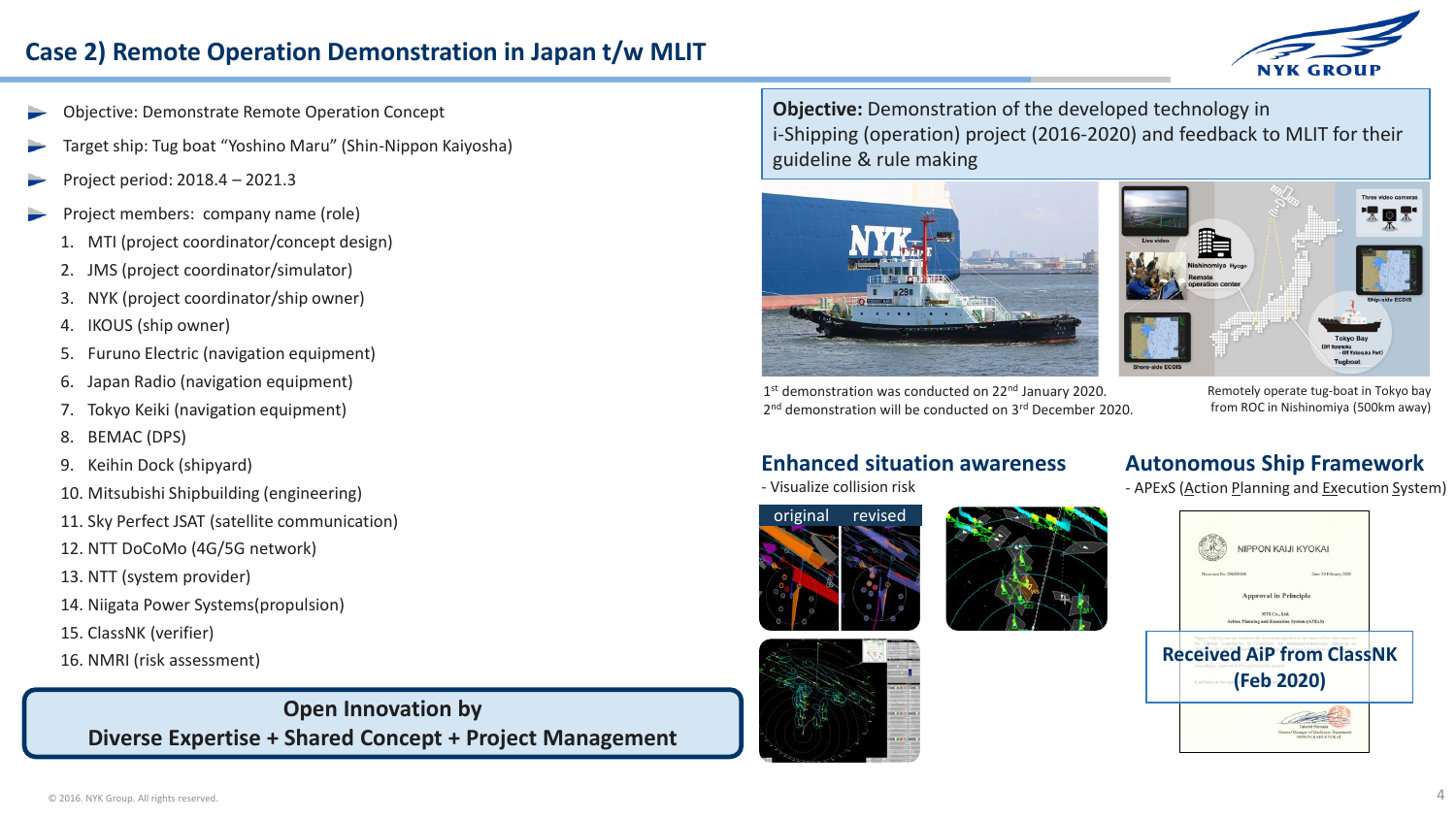- Objective
	- Demonstrate functions for full autonomous ship
- Project consortium & partners
	- Consortium: 27 organizations (domestic)
	- Partners: 20 organizations (global)
- Target schedule
	- **Demonstration in Feb 2022 (plan)**





**NYK GROUP** 

#### **Autonomous Plan Fleet Operation Center Emergency System Comm. System Integration & Risk Assessment Demonstration Concept Design Concept Design Demonstration Centralized Information Management System Autonomous Control Concept Design PMO Remote Engine Operation** Information Sharing

**Operation Concept (ConOps), Risk Assessment, Model-based Systems Engineering (MBSE), System Reliability Test by using Simulation and Project Management → Development of Open Architecture & Open Process for Open Innovation for future complex system development & operation**

Organization chart of DFFAS PJ